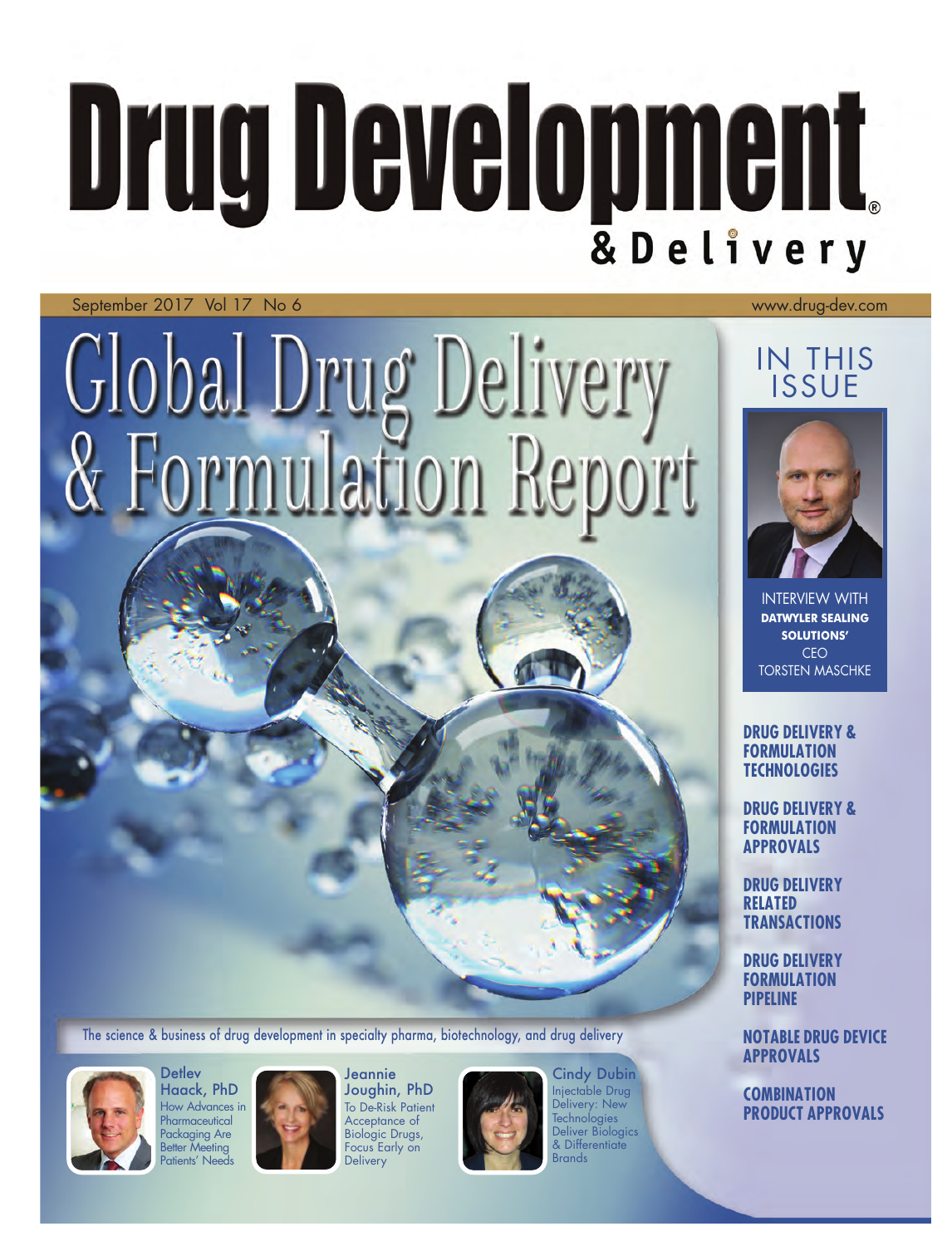## PHARMACEUTICAL PACKAGING

### How Advances in Pharmaceutical Packaging Are Better Meeting Patients' Needs

By: Detlev Haack, PhD, and Martin Koeberle, PhD

#### **INTRODUCTION**

 The pharmaceutical industry is increas- experience difficulties taking conventional tablets, and is responding with products that take. Alternative oral dosage forms, such as orally disintegrating granules (ODGs), instant lar with consumers. But there is little point in or does not easily integrate into consumers' ingly recognizing the needs of individuals who are easier to swallow and more convenient to drinks, lozenges, and chewable and effervescent tablets, are becoming increasingly popuformulating more user-friendly dosage forms if the packaging they come in is difficult to open daily lives.

 Recent advances in packaging design, materials, and technologies mean that today, and secondary packaging options to choose from. Most importantly, the packaging must ful- fill its primary purpose – to protect the medicine it contains. However, beyond this is a wealth of other considerations. The design elements and accessible, for elderly people for example, tant mechanisms, anti-tamper devices, and there is a wide variety of user-friendly primary that make packaging more convenient to open need to be carefully balanced with child-resisother safety features. Additionally, packaging plays an important role in shaping the product-

 product value. So, what are the key packaging considerations for pharmaceutical customer relationship, and can be a way of building brand identity and boosting companies when bringing a user-friendly dosage form to market?

#### **PRODUCT PROTECTION**

 stable when exposed to air, moisture, or light, and therefore protection from these One of the most important functions of packaging is to shield products from the damaging effects of the external environment. Many formulations become unfactors is necessary to ensure medicines remain effective and safe.

 effervescent and chewable tablets, four primary packaging options are commonly For userfriendly dosage forms, such as instant drinks, ODGs, lozenges, and used (Figure 1).



**20 UserFriendly Dosage Forms & Appropriate Packaging Options**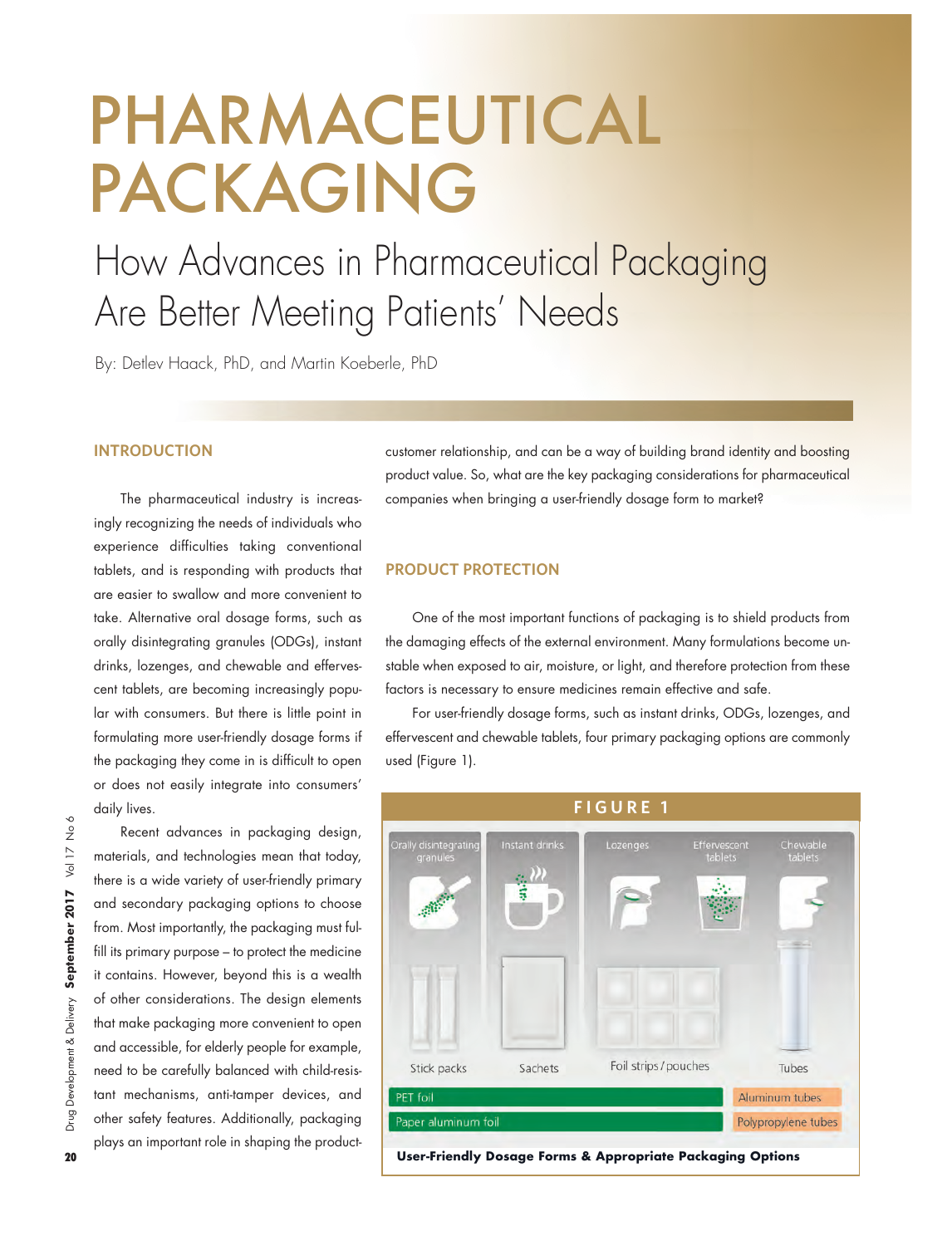

 are the ideal primary packaging option as thalate (PET) aluminum foil or laminated aluminum paper foil, which offer good pro- tection against moisture and light (Figure 2). The aluminum layer present in both laminated aluminum paper foil and lami- nated PET aluminum foil offers a similar For instant drink formulations, sachets they come in a range of sizes and can be made from laminated polyethylene terephlevel of protection from sunlight and moisture.

 Stick packs are ideally suited for ODGs, and just like sachets, can also be made from laminated PET aluminum foil or laminated aluminum paper foil. However,

 their elongated shape makes them better suited for pouring the contents into the mouth and swallowing directly. Both sa- chets and stick packs can be manufactured ing. For lozenges and effervescent and chewable tablets, foil strips/pouches or tubes are the ideal packaging solution. Foil strips/pouches can be made from lami- packaged together. Alternatively, tubes (PP) or aluminum. Aluminum tubes offer the moisture. Nevertheless, PP offers good and with or without tear notches for easy opennated aluminum paper foil, whereby two, four, or six individually sealed tablets are can be manufactured from polypropylene best possible protection against light and

**F I G U R E 2** sufficient protection against these two factors for most products and is also a more costeffective option.

> orously with water, protection from mois- contents from humidity. As well as being manufactured from materials that prevent moisture from permeating through and reaching the contents, tube stoppers usu- ally include drying agents, such as silica For effervescent tablets that react vigture is particularly important. Tubes offer a number of design features to protect their gel or molecular sieves, to absorb the humidity that can penetrate through the tube or be introduced into tubes after repeated opening and removal of tablets.

#### **DESIGNING PACKAGING FOR OLDER PATIENTS**

 A significant proportion of people tak- ing medication are elderly; however, for cine and complying with treatment regi- mens.1,2 This is particularly true for the packaging of traditional tablets and cap- ing difficulties pushing tablets through problem is difficulty opening the tamperev- ident closures and screw caps on medicine this patient group, product packaging can be a significant barrier to accessing medisules, with many older patients experiencblister packs. Another commonly reported bottles.<sup>3</sup>

 simplify opening. With tubes, conventional stoppers can be difficult to open, espe- cially for people with weak hands or and osteoporosis patients. However, the latest generation of easy-to-open tube stop-Design features can be incorporated into the packaging to make opening easier. Sachets and stick packs, for example, can be manufactured with tear notches to wrists, such as elderly persons or arthritis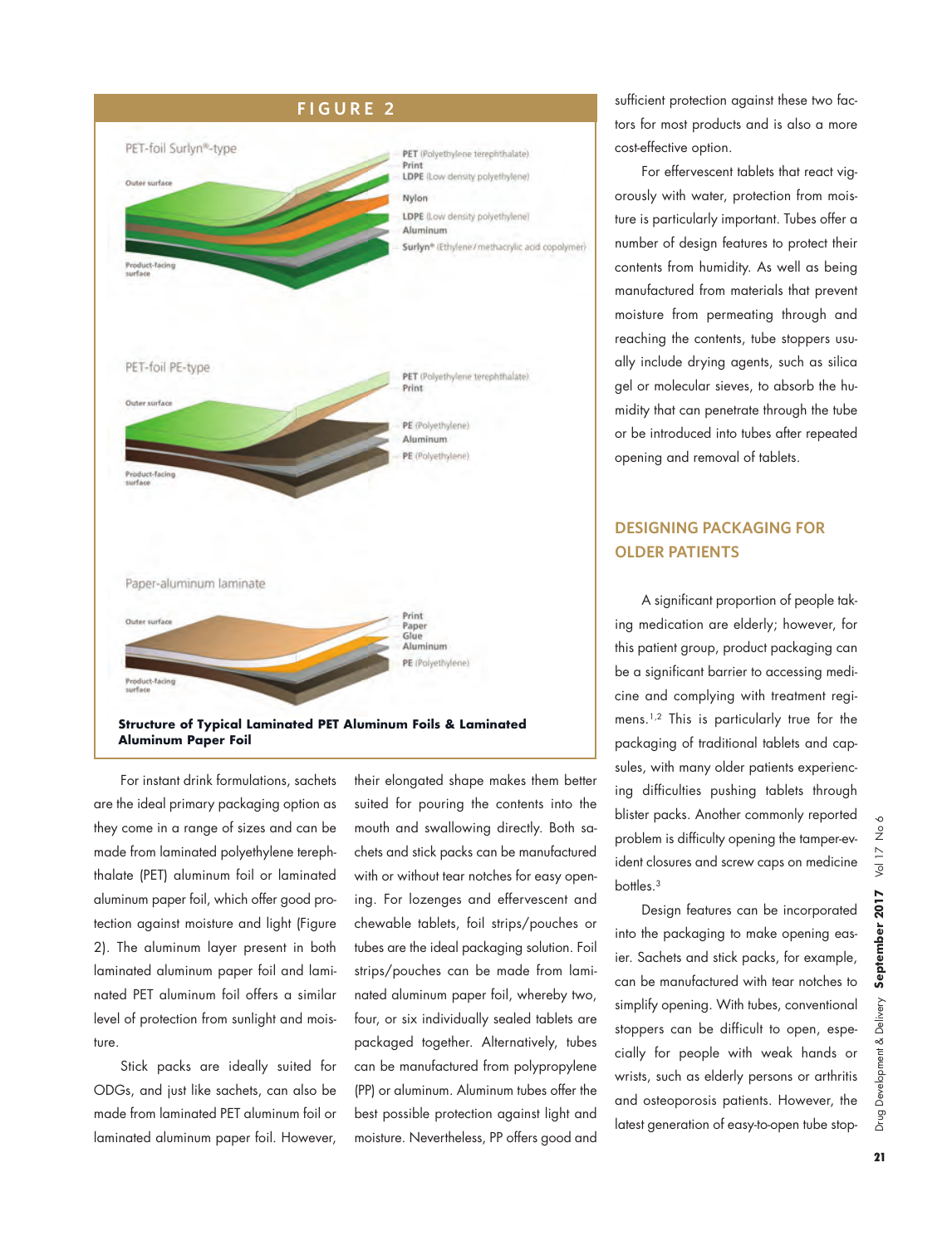#### **F I G U R E 3**



**Automated Attachment of Leporellos to Tablet Tubes**

 pers can be removed with a short rip of the safety ring, and are easily lifted off using an ergonomic finger mold grip.

 Another important usability factor to consider when choosing packaging con- cerns the readability of the patient informa- tion leaflet (PIL). It is a regulatory requirement that information must be clearly readable so that patients and consumers can use their medicines safely and appropriately.4

 While a PIL can easily be added to products that require secondary packag- ing (such as stick packs, sachets, and strip- often too small to incorporate all the re- quired information, a folded paper sheet foils), this outer packaging can be omitted for tubes. Because the space on a tube is (known as a leporello) can be attached directly to the tube (Figure 3).

## **CONVENIENCE &**

Modern patients and consumers increasingly expect convenience in their lives and products to be tailored to their individual preferences and needs. Pharmaceuti- tures built in. cal companies have responded to this Stoppers designed to be removed by demand and have developed medicines that can be taken on the go, such as can be dissolved in water before being taken to accommodate the needs of pa- creasingly expect convenience in their lives by children. The latest userfriendly pack- ODGs and chewable tablets, or those that sistant to opening by children. These mech- can be dissolved in water before being anisms are designed in a way that also taken to accommodate the needs of pa- ensures maximum accessibility for older tients having difficulties swallowing tablets people.

But it's not just the medicines themselves that have evolved to meet changing

secondary packaging more convenient for ties). aging sachets or stick packs as they can dividual sachets from spilling out of the box. Moreover, packaging can be de- signed to be more streamlined and have fewer sharp corners in order to fit more slots to create recloseable flaps can make layer (without harming the barrier properthose who are always on the go. Fliptop The potential for product tampering is cartons (Figure 4), for example, are small another important factor that must be conand recloseable, and are ideal for packbe taken on the move and prevent the ineasily into pockets or bags.

 icine eliminate the need to carry around whole blister packs or medicine bottles, which are bulky and may be exposed to And for those who need to take only a single dose on the go, sachets and stick packs containing individual doses of medunsuitable conditions (such as being left in

#### **INCREASED DEMAND FOR SAFETY CONSIDERATIONS**

 **CUSTOMIZATION** Ease of opening and convenience must be balanced with appropriate design Modern patients and consumers in- to ensure packaging is resistant to opening aging options can have child-resistant fea-

> first pushing a lever at the side of the cap, before being moved upward, are more re-

consumer and patient preferences. Pack- foil is more difficult to tear than laminated aging has also adapted to become, for ex- aluminum paper foil, and can be opened or capsules. Sachets and stick packs can also be But it's not just the medicines them-  $\,$  made child-resistant through the use of laminated PET aluminum foil. The PET-based ample, more portable and recloseable in only by cutting the packaging with scisorder to be used on the move, as the mod- sors. It is also possible to add a specific ern consumer is more mobile than ever. type of tearnotch or a laserperforation The use of cardboard lids and cut-out that weakens a defined area of the PET-

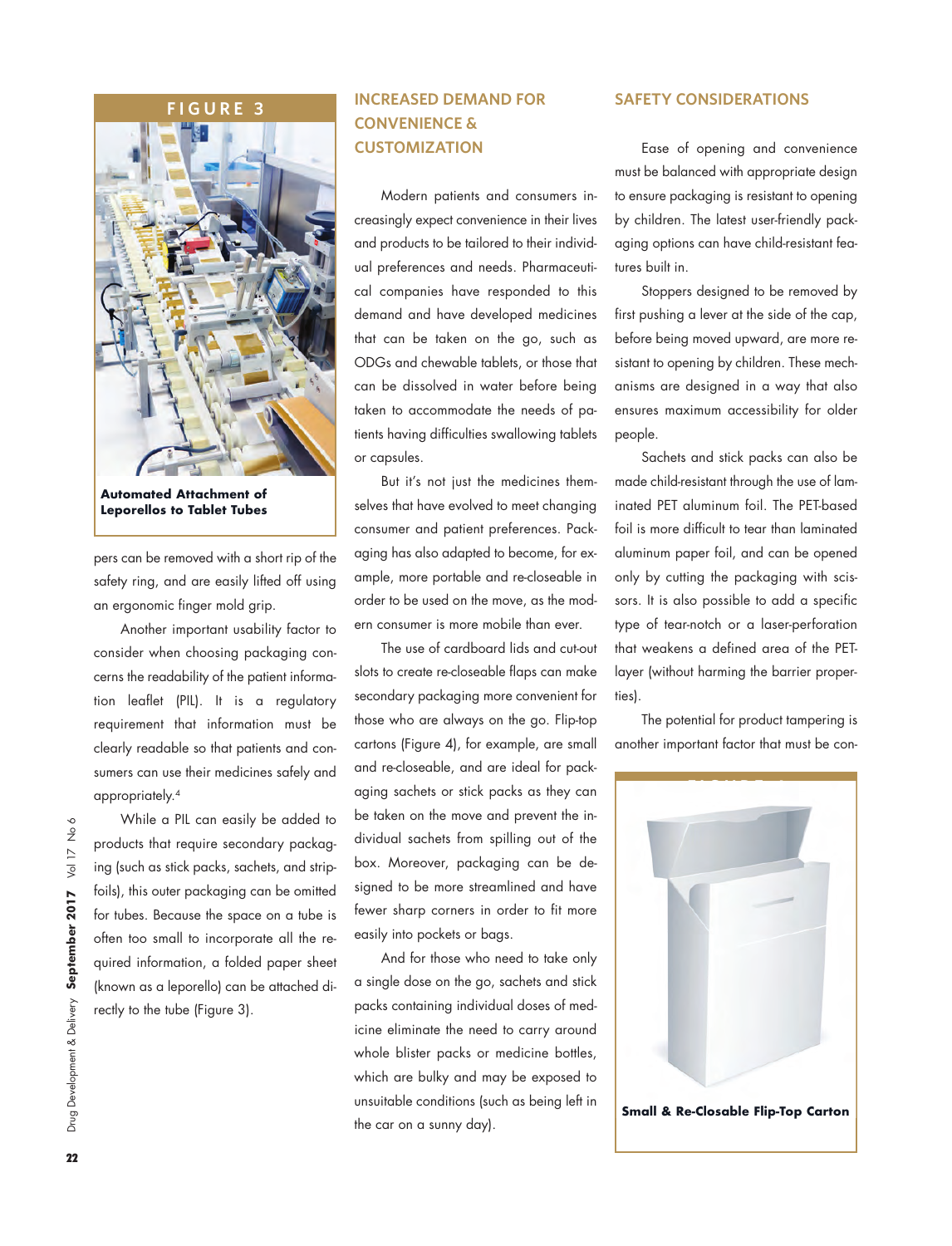aging has also adapted to become, for example, more "But it's not just the medicines themselves that have evolved to meet changing consumer and patient preferences. Packportable and recloseable in order to be used on the move, as the modern consumer is more mobile than ever."

 sidered when designing packaging for medicines. Many modern options can in- clude tamperevident safety features that allow users to identify when the packaging has been opened.

 with tamperevident seals to identify whether the stopper has been removed. These measures not only serve to protect the safety of consumers, they can also cluded on secondary packaging; fliptop cartons, for example, can be designed with perforations that clearly show when Tubes, for instance, can be designed boost consumer trust in a particular brand or product. Safety features can also be inthe box has been opened.

 The latest regulations around medi- cine serialization, designed to safeguard patients from counterfeiting and falsifica- quirements for the pharmaceutical industry. Legislation under the US Drug Supply Chain Security Act, as well as the Euro- pean Union's Falsified Medicines Direction, are also adding to the packaging retive, require an alpha-numeric code to be printed in both human-readable and twodimensional barcode form on the packaging of prescription medicines.<sup>5,6</sup>

 This individual identifier, containing information, such as product code, batch

 for each package and will be used to track every stage – from the manufacturing plant to the patient collecting the medicine at the number, and expiry date, must be unique and verify the authenticity of medicines at pharmacy.

 This requirement presents an addi- tional consideration for pharmaceutical duce packaging and materials must be able to support the printing of small bar- codes on products, and the production line must have space for this printing step to be introduced. For many manufacturers, this will require a significant investment in equipment, software, and associated work- force expertise that will enable them to companies, as the technology used to procomply with these new regulations.

#### **BUILDING A STRONG CUSTOMER CONNECTION**

 tion to containing and protecting medi- cines, packaging has become a useful way of boosting brand identity, adding As well as providing a practical soluvalue to a product, and building a strong consumer connection.

Similar to fastmoving consumer

 product's packaging is easily visible and cardboard packaging with design features such as "feet," keep the product upright while on display. They help ensure that aged in folding boxes with a small base goods (FMCG), for over-the-counter (OTC) medicines, it is important to ensure that a recognizable, and that it differentiates the product from the competition. Shelf-ready products such as long tablets tubes packstand out on the shelf and do not fall over, while also meeting retailers' handling and shelf-presentation requirements.

 Packaging is also used for information should imply trustworthiness and thus en- courage potential customers to purchase the product. For highend nutraceuticals and health supplements, the use of lami- nated PET aluminum foil – which has a more glossy finish than laminated alutransmission. Well-designed packaging minum paper foil – can help to establish a more premium brand.

 Likewise, cartons printed on metal- bossed finish can be used to support the image of a more high-value product. Thicker card-based packaging materials such as carton board are also providing new ways of creating distinctive packaglized or holographic board or with an em-